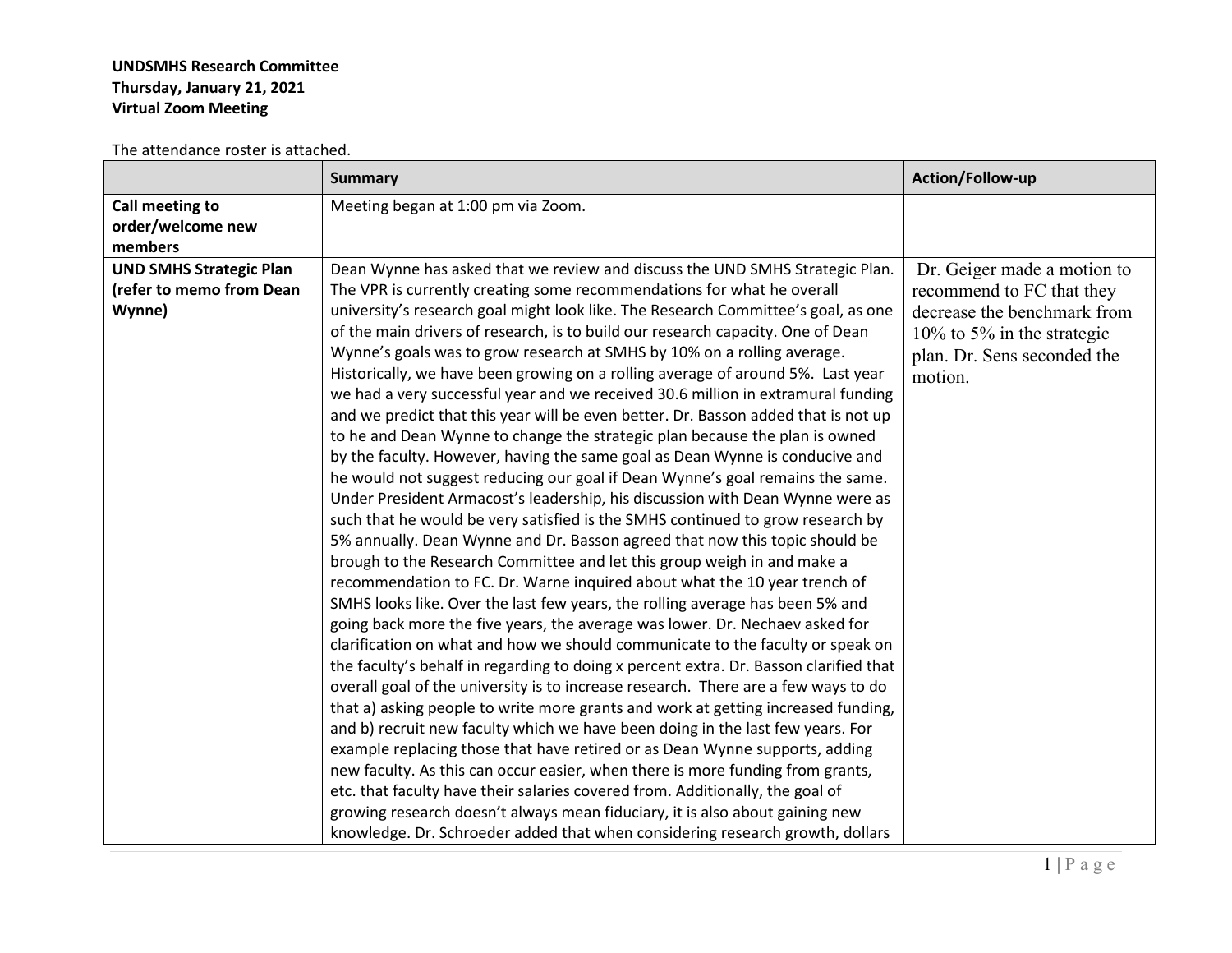|                               | vs. production, for example her area in rural health have many grants that have      |                                       |
|-------------------------------|--------------------------------------------------------------------------------------|---------------------------------------|
|                               | to be labeled as programs and bring in quite a few dollars, but are not technically  |                                       |
|                               | research dollars, but they do support an individual that is publishing and how can   |                                       |
|                               | these situations be addressed. Dr. Basson added that one way to look at it is        |                                       |
|                               | through research expenditures and we are now able to capture this through your       |                                       |
|                               | Page 2's. So this group could look at tracking and growing research through          |                                       |
|                               | research expenditures or propose a second metric to track the other research         |                                       |
|                               | efforts. Dr. Geiger that in regard to metrics, this should be left at the department |                                       |
|                               | and department chair level. With the metric for growth and the 10% mark, Dr.         |                                       |
|                               | Geiger suggests that it makes more sense to parse it out by funding and/or by        |                                       |
|                               | college. And if the current administration and our Dean support reducing to a        |                                       |
|                               | more realistic percentage of 5%, we should agree with that decision and reduce.      |                                       |
|                               | Drs. Geiger and Schroeder agreed that it make sense, in discussing this metric, to   |                                       |
|                               | reduce to the 5%. Dr. Geiger also added that this is only one portion, we are        |                                       |
|                               | really talking about research and scholarly activity. Dr. Schwartz added that        |                                       |
|                               | giving the faculty a goal in order to reach the 5% or 10% could be helpful. For      |                                       |
|                               | example, requiring faculty to submit a certain number of papers due to the law       |                                       |
|                               | of large numbers approach. Dr. Basson also reiterated that all of these              |                                       |
|                               | suggestions are valid; however, the system as a whole is not expecting each          |                                       |
|                               | induvial to grow by 5, 10% each year, rather as a collective growing by whatever     |                                       |
|                               | percentage is decided upon. Dr. Sens proposed that we can a consensus, motion        |                                       |
|                               | from this group now if they want to support the 10% or reduction to the 5%.          |                                       |
|                               | Nicole added that there has been strides taken in the UK to incorporate social       |                                       |
|                               | impact metrics in additional to research metrics.                                    |                                       |
| <b>Frank Low Research Day</b> | Still waiting on a final decision from the proposed speaker. Other than that, we     | Heather will confirm with the         |
|                               | should decided soon on sending out a Save the Date notice and perhaps the Call       | speaker's assistant on if he is still |
|                               | for Abstracts and how we are going to handle that this year. Dr. Schroeder added     | scheduled for this event.             |
|                               | that at one national conference, poster sessions were recorded in 10 minute          |                                       |
|                               | videos and people could view them at any time. Then the individual has to be         |                                       |
|                               | available at a scheduled time for any kind of Q and A. The committee will            |                                       |
|                               | continue to discuss and add to future agendas on the formatting of Frank Low.        |                                       |
| Other/Informational           |                                                                                      |                                       |
| <b>Announcements</b>          | No announcements were noted.                                                         |                                       |
| Adjournment                   | Meeting adjourned at 1:49 pm.                                                        |                                       |

Submitted by Heather Jensen